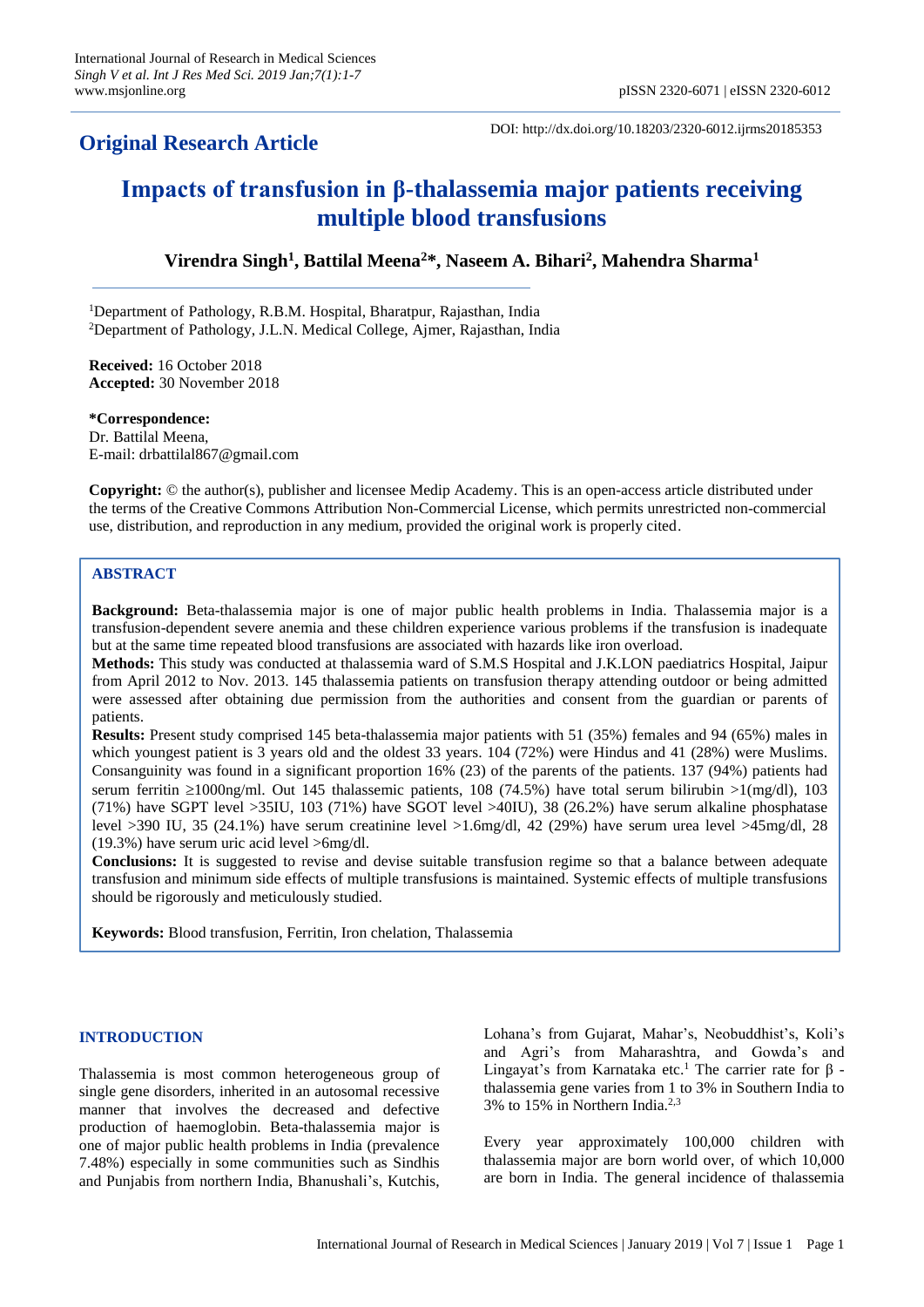trait in India varies between 3 and 17%. It is estimated that there are about 65,000-67,000 beta-thalassemia patients in India with around 9,000-10,000 cases being added every year.<sup>2-6</sup> Thalassemia major is a transfusiondependent severe anemia and these children experience various problems if the transfusion is inadequate but at the same time repeated blood transfusions are associated with hazards like iron overload. The combination of regular blood transfusions and chelation therapy has dramatically increased the life expectancy of thalassemics into 4<sup>th</sup> and 5<sup>th</sup> decades of life.

On the other hand, frequent blood transfusion has also led to iron overload with many complications including endocrinopathies (in the form of growth retardation, pubertal delay, gonadal dysfunction and diabetes mellitus), behavioural and neurotic problems, cardiovascular problems, liver disease. Frequent blood transfusion can also lead to increased chances of transfusion-transmitted infections TTIs such as HIV (with risk of progression to AIDS), HBsAg, and HCV (with high risk of developing chronic hepatitis, liver cirrhosis and hepatocellular carcinoma), syphilis (VDRL) and Malaria can also occur.<sup>7</sup>

Severe β thalassemia major (also called Cooley's anaemia) has traditionally had a poor prognosis with 80% dying from complications of the disease in the first five years of life. Until recently, patients who received transfusions only did not survive beyond adolescence because of cardiac complications caused by iron toxicity.<sup>8</sup> The introduction of chelating agents to remove excessive iron has increased life expectancy dramatically. The overall survival following stem cell transplantation has been shown to be 90% with a disease-free survival of 86% over a mean follow-up period of 15 years.<sup>9</sup>

In our study, we observe number of children receiving blood and complications arising in them due to the blood treatment itself, and patient compliance with the treatment regimen.

#### **METHODS**

This study was conducted at Thalassemia ward of S.M.S Hospital and J.K.LON Paediatrics Hospital Jaipur from April 2012 to Nov. 2013. It is a hospital based observational study. 145 thalassemia patients more than 3 years of age both males and females who were on transfusion therapy attending outdoor or being admitted in J.K.LON Hospital and S.M.S Hospital, Jaipur were assessed after obtaining due permission from the authorities and consent from the guardian or parents of patients, the clinical data was collected. Cases were randomly selected till sample size was completed.

#### *Criteria for selection of cases*

Patients of β-thalassemia major registered at Thalassemia ward of S.M.S Hospital, Jaipur and J.K.LON Paediatrics Hospital, Jaipur and receiving blood transfusions regularly at the same institute, irrespective of their age and sex were included in this study. Type of blood to be administered includes fresh blood, washed red blood cells or packed red cell (ideally leucodepleted).

#### *Criteria for exclusion of cases*

Under the age of 3 years and multiple blood transfused patients other than thalassemia.

Following laboratory investigations were carried out as under: pretransfusion Hb, S. ferritin, blood sugar (fasting), liver function test (total S. bilirubin, SGOT, SGPT, S. alkaline. phosphatase), renal function test (S. creatinine, S. urea, S. uric acid), test for Transfusion-Transmitted Infections (TTIs) likes HIV, HBV, HCV, Malaria and VDRL.

All investigations were done in Pathology Lab, Immunoassay Lab, Biochemistry Lab and Microbiology Lab, S.M.S. Medical College, Jaipur.

### **RESULTS**

Our study comprised 145 beta-thalassemia major patients with 51 (35%) females and 94 (65%) males receiving regular blood transfusions at Thalassemia ward of S.M.S Hospital, J.K. LON Pediatrics Hospital, Jaipur. youngest patient is 3 years old and the oldest is 33 years with the mean age  $\pm$ SD being 10.00 $\pm$ 4.75 years (mean age  $\pm$ SD for male was 9.99±4.56 and for female was 10.00±5.13year) (Table 1).

#### **Table 1: Distribution of thalassemia patients according to age and sex.**

| Age group | <b>Sex</b>  |               |              |  |
|-----------|-------------|---------------|--------------|--|
| (Yrs.)    | <b>Male</b> | <b>Female</b> | <b>Total</b> |  |
| $3 - 5$   | 14          | 6             | 20           |  |
| $6 - 10$  | 44          | 25            | 69           |  |
| $11 - 15$ | 27          | 15            | 42           |  |
| $16 - 20$ |             |               |              |  |
| >20       |             |               |              |  |
| Total     | 94          |               | 145          |  |

Out of 145 thalassemia cases, 104 (72%) were Hindus and 41 (28%) were Muslims. In coherence with the inheritance pattern of autosomal recessive diseases (betathalassemia major being one), consanguinity was found in a significant proportion i.e. 23/145 or 16% of the parents of the patients. Muslim community, hereto known for such marital practices, was found to be the major contributor with 23/41 consanguineous marriages having taken place amongst parents of Muslim patients. It was a striking revelation that 56% (23/41) of the Muslim patients were born out of a consanguineous marriage (Figure 1, Table 2).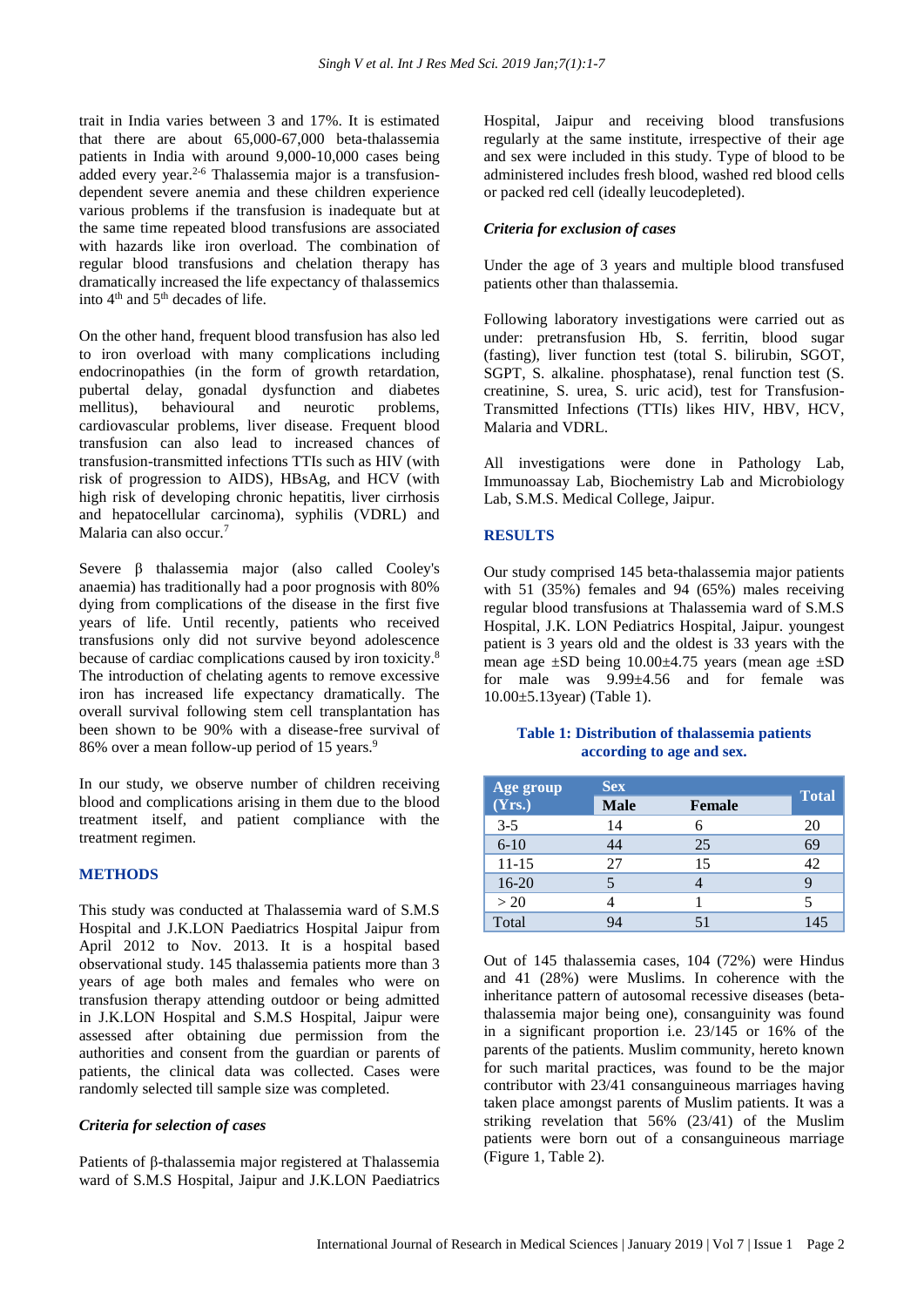

### **Figure 1: Distribution of thalassemia patients according to religion.**

# **Table 2: Distribution of thalassemia patients according to consanguity.**

| <b>Religion</b> |                | <b>Consanguity</b> |              |
|-----------------|----------------|--------------------|--------------|
|                 | N <sub>0</sub> | Yes                | <b>Total</b> |
| Hindu           | 104            |                    | 104          |
| Muslim          | 18             | 23                 |              |
| Total           | ר רו           | つつ                 | 145          |

Thalassemia patients were divided into four groups based on their serum ferritin levels, <1000ng/ml and  $\geq 1000$ ng/ml) and on their chelation therapy, yes/no. We found that only 8 (6%) patients had serum ferritin <1000ng/ml and all of them were on chelation therapy. The rest 137 (94%) patients had serum ferritin  $\geq$ 1000ng/ml. Minimum serum ferritin level is 310ng/ml and the Maximum serum ferritin level is 6720 ng/ml with the mean serum ferritin level ±SD being 2264.39±1286.34ng/ml (mean serum ferritin level ±SD for male is 2338.14±1347.37 and for female is 2128.45±1166.06ng/ml) (Table 3).

# **Table 3: Distribution of thalassemia cases based on serum ferritin level and chelation.**

| <b>Serum ferritin</b> |     | <b>Chelation therapy</b> |              |
|-----------------------|-----|--------------------------|--------------|
| level (ng/ml)         | Yes | No                       | <b>Total</b> |
| < 1000                |     |                          |              |
| $\geq 1000$           | 133 |                          | 137          |
| Total                 |     |                          | 145          |

Out of 145, Maximum number of patient 100(67%) were being transfused within 21-30 per year (Table 4).

Out 145 thalassemic patients, 108(74.5%) of them have total serum bilirubin  $>1$ (mg/dl), 103(71%) have SGPT level >35IU, 103 (71%) have SGOT level >40IU), 38 (26.2%) have serum alkaline phosphatase level >390 IU, 35 (24.1%) have serum creatinine level >1.6mg/dl, 42 (29%) have serum urea level >45mg/dl, 28 (19.3%) have serum uric acid level >6mg/dl (Table 5).

## **Table 4: Distribution of thalassemia major patients based on serum ferritin level and No. of blood transfusions per year.**

| <b>Serum ferritin</b> | No. of transfusion per year |       |           |           |           |              |
|-----------------------|-----------------------------|-------|-----------|-----------|-----------|--------------|
| level (ng/ml)         | $1-10$                      | 11-20 | $21 - 30$ | $31 - 40$ | $41 - 50$ | <b>Total</b> |
| $<$ 1000 $<$          |                             |       |           |           |           |              |
| $\geq 1000$           |                             |       | 94        |           |           | 137          |
| Total                 |                             |       | 100       | 20        |           | 145          |

#### **Table 5: Distribution of thalassemia patients according to Liver function test and renal function test.**

| <b>Tests</b>                     | <b>No. of patients</b> | % of total |
|----------------------------------|------------------------|------------|
| Bilirubin $>1$ mg/dl             | 108                    | 74.5       |
| SGOT >40IU/dl                    | 103                    | 71.0       |
| $SGPT > 35$ IU/dl                | 103                    | 71.0       |
| S. Alkaline Phosphate > 390IU/dl | 38                     | 26.2       |
| S. Creatinine $>1.6$ mg/dl       | 35                     | 24.1       |
| Urea $>45$ mg/dl                 | 42                     | 29.0       |
| Uric Acid > 6mg/dl               | 28                     | 19.3       |

In our study, we found that 14 (9.65%) patients were only anaemic and 128/145 (88%) and 131/145 (90%) patients were having hepatomegaly and spleenomegaly respectively with anaemia (Table 6).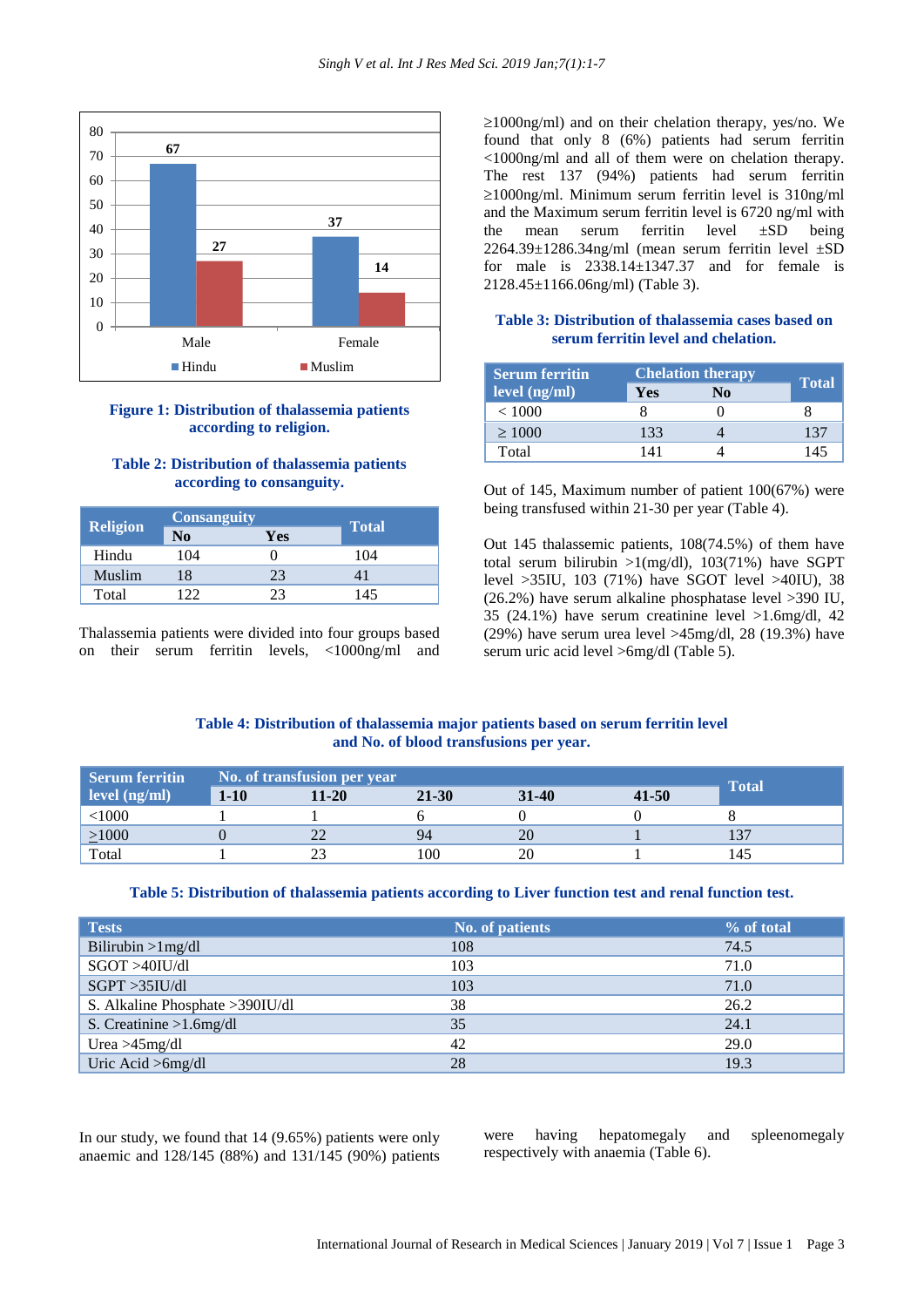|                          | <b>Clinical features</b>                       |                                                |                                          |       |
|--------------------------|------------------------------------------------|------------------------------------------------|------------------------------------------|-------|
|                          | Anaemia with spleenomegaly<br>and hepatomegaly | Anaemia with spleenomegly<br>& no hepatomegaly | Only anaemia & No<br>hepatospleenomegaly | Total |
| Total No.<br>of patients | 128                                            |                                                |                                          | 145   |

#### **Table 6: Distribution of thalassemia patients based on Clinical features.**

In our study, there are 5/145 (3.44%) known diabetic patients and all of them have serum ferritin levels above >5000ng/ml. All the patients are on insulin therapy. This is in accord with the fact that diabetes in these patients is usually due to iron deposition in the pancreas leading to insulin deficiency. Out of 145 patients, 10 (7%) patients had impaired fasting glucose and all of them belonged to high serum ferritin level group  $(≥1000ng/ml)$  (Figure 2).



**Figure 2: Distribution of thalassemia patients according to complications.**



# **Figure 3: Proportion of positive cases of transfusion transmitted infections (TTIs) in thalassemic major patients.**

In this study, out of 32 positive cases, 27 (84.37%) are HCV positive, 3 (9.37%) are HBV positive and 2 (6.36%) are HIV positive. This show that prevalence of HCV

infections is greater than other four and HBV is greater than HIV, VDRL and Malaria (Figure 3).

#### **DISCUSSION**

Youngest patient is 3 years old and the oldest is 33 years with the mean age  $\pm 2SD$  being  $10.00\pm 4.75$  years (mean age ±SD for male was 9.99±4.56 and for female was10.00±5.13year).

All cases were divided into five groups, 3-5 yrs, 6-10 yrs, 11-15yrs, 16-20yrs and >20years. Maximum numbers, 69 (48%) of thalassemia cases were in age group 6-10years. This result was in accordance with a study done by Shah Sejal J et al.<sup>10</sup> Out of total 145 cases of beta thalassemia major more than one third cases (34.3%) were of 10 or more years of age. Similar age incidence was observed in Ghai OP series, Manchanda and Khanna series, Magotra and Phadke series and Giri, Patra and Patel series.<sup>11-14</sup>

Regarding sex distribution, in our study out of 145 cases, 65 % were male with male to female ratio being approximately 2:1. In accordance with a similar study Ghai reported 63.7% males and 36.3% females, while other study found 70.6% males and 29.4% females.<sup>11,15</sup>

In coherence with the inheritance pattern of autosomal recessive diseases (beta-thalassemia major being one), consanguinity was found in a significant proportion i.e. 23/145 or 16% of the parents of the patients. Muslim community, hereto known for such marital practices, was found to be the major contributor with 23/41 consanguineous marriages having taken place amongst parents of Muslim patients. It was a striking revelation that 56% (23/41) of the Muslim patients were born out of a consanguineous marriage. This result was in accordance with a study done by Shanthi G et al.<sup>16</sup> The β-thalassemia children born to consanguineous parents were 84 (68.58%) and remaining 38 (31.15%) were born to nonconsanguineous parents.

Kumar et al, and Devi RR et al, concluded that consanguineous marriages are strongly favoured in the Dravidian population, while Rao and Inbaraj and Rao, reported that in South India the level of consanguinity will vary considerably from 4.5 to 6.1% depending upon the factors such as religion, caste and socio-economic status.17-20 The β-thalassemia children born to consanguineous parents (68.85%) was higher than non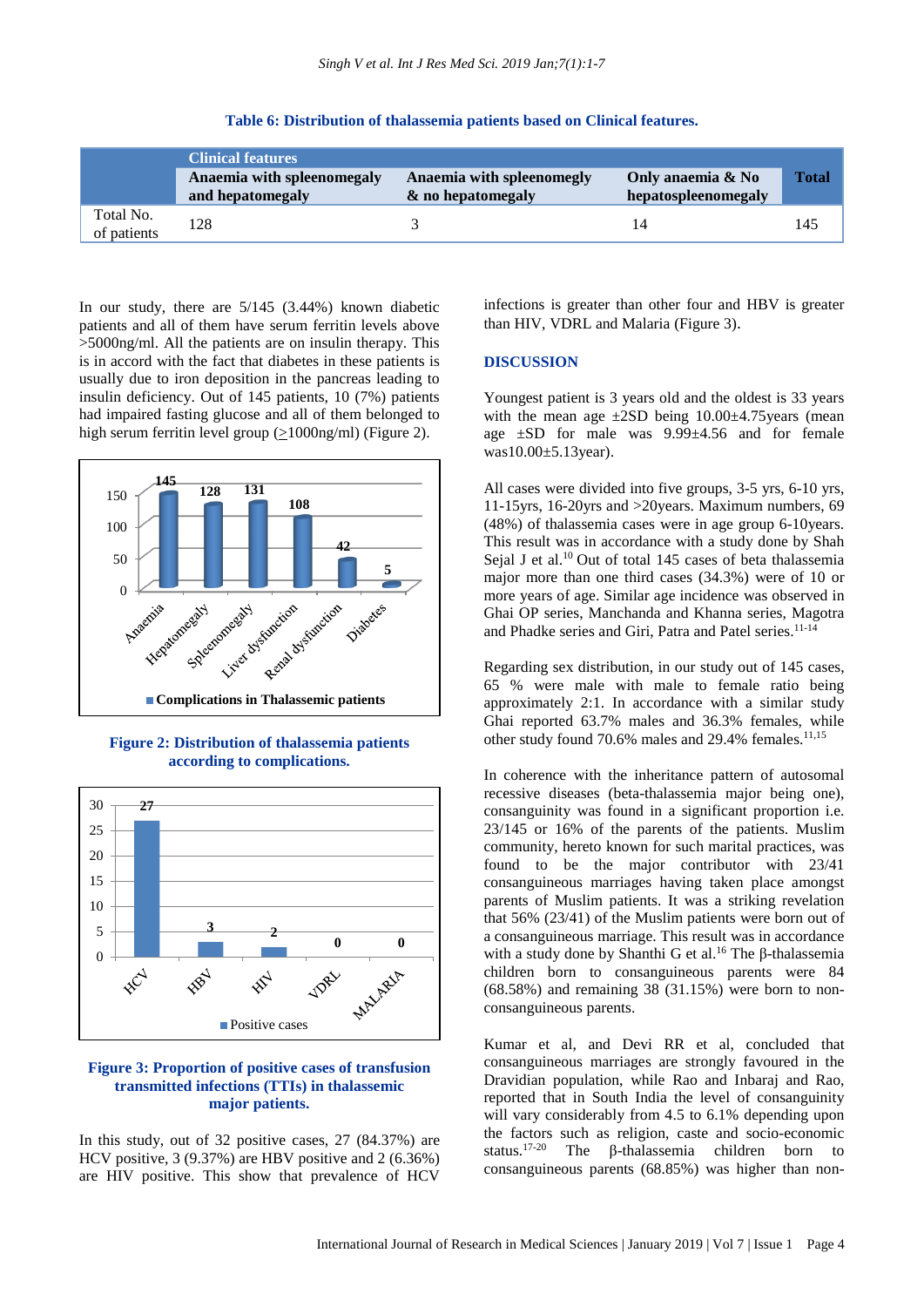consanguineous parents, clearly indicates that consanguinity, which is prevalent from time immemorial in Tamil Nadu, has a greater role to play in the expression of various forms of β-thalassemia.

In our study, there are 5/145 (3.44%) known diabetic patients and all of them have ferritin levels above >5000 ng/ml. All the patients are on insulin therapy. This is in accord with the fact that diabetes in these patients is usually due to iron deposition in the pancreas leading to insulin deficiency. Out of 145 patients, 10 (7%) patients had impaired fasting glucose and all of them belonged to high ferritin level group (>1000ng/ml). Comparable prevalence was reported by Karahanyan E et al, Aysegul Kurtoglu U et al, Thuret I et al, Najafipour F while prevalence was found to be higher by El Hazami MA et al and Khalifa AS et al. 21-26 This difference in prevalence can be explained by different patient characteristics (ethnicity, timely chelation).

In our study, we found that 14 (9.65%) patients were only anaemic and 128/145(88%) and 131/145(90%) patients<br>were having hepatomegaly and spleenomegaly were having hepatomegaly and spleenomegaly respectively with anaemia. which may be due to result of extramedullary haemopoisis and iron overload, lack of proper monitoring of chelation therapy or expensive of treatment to afford by every person especially in this era of inflation and may be due to TTIs (HCV, HBV, HIV).<sup>27</sup>

A study on complications in thalassaemia patients receiving blood transfusion shows hepatomegaly 72.5% and spleenomegaly 92.5% respectively.<sup>28</sup> The percentage of hepatomegaly in a study was (94%) reported by Ahmad A in Mosul.<sup>29</sup>

We found that 108 (74.5%) patients have total serum bilirubin  $>1$ mg/dl, 103 (71%) have SGOT level  $>40$ IU), 103 (71%) have SGPT level >35IU and 38 (26.2%) have serum alkaline phosphatage level >390 IU.

Total S. bilirubin, SGOT, SGPT, serum alkaline phosphatase levels were raised (liver dysfunction) in most of thalassemic patients. As a result of deposition of iron in liver, which may be due to lack of proper monitoring of chelation therapy or expensive of treatment to afford by every person especially in this era of inflation and may be due to TTIs (HCV, HBV, HIV). Serum ferritin level was >1000ng/ml in all case of liver dysfunction.

A study of assessment of liver functions as reflected by the serum levels of bilirubin, AST, ALT and ALP and iron status as reflected by serum ferritin. A significant increase in the serum levels of AST, ALT, ALP and bilirubin was found in thalassemic patients.<sup>30</sup>

A study on "Associated Complications in Beta Thalassemia Patients" Commonest complication was growth failure and was observed in 81 (46%) patients. Next common were cardiac complications and were observed in 41 patients (23.3%). Hepatic enzymes were raised in 12 patients (6.8%). Endocrine complications were found in 30 (17.1%) patients. Transfusion related infections such as Hepatitis B were found in 12 (6.8%) cases.<sup>7</sup>

Thalassemia patients were divided into two groups based on their serum creatinine level (<1.6mg/dl and >1.6mg/dl), on their serum urea level (<45mg/dl and >45mg/dl) and based on their serum uric acid level  $\langle \langle 6mg/dl \rangle$  and  $>6mg/dl$ ). Serum creatinine, serum urea and serum uric acid levels were raised (renal dysfunction) in 35 (24%), 42 (29%), 28 (19.3%) cases of thalassemia patients respectively. As a result of deposition of iron in renal, which may be due to lack of proper monitoring of chelation therapy or expensive of treatment to afford by every person especially in this era of inflation and may be due to TTIs (HCV, HBV, HIV). Serum ferritin level was >1000ng/ml in all case of renal dysfunction.

A similar study was done to detect renal dysfunction in beta-thalassemia major patients. Abnormal levels of serum creatinine, serum urea and serum uric acid were detected in 35.9% of patients.<sup>31</sup>

In our study group of 145 pts, we studied the prevalence of five important TTIs (HCV, HBV, HIV, VDRL and Malaria) which is compared to the prevalence of these infections in voluntary blood donors (taken as indicative of general population). A striking 18% of the patients are HCV positive which is significantly more than the prevalence in general population  $(P<0.05)$ . There is no significant difference in HBV positivity in the thalassemic patients and general population (P>0.05). The prevalence of HIV positivity is not statistically significant compared to the general population (P>0.05). All the 32 patients who are HCV, HBV and HIV positive are not coinfected to each other.

In two studies from Western India, the prevalence of HCV in multiple transfused thalassemics were 16.7% and 17.5%, respectively.32,33 In a similar study from department of Pathology, M.P. Shah medical college, Jamnagar (Gujarat, India) the seroreactivity for HIV was 3% (06/200); 1% (02/200) were males and 2% (04/200) were females.<sup>10</sup> The seroreactivity for HBV was 2% (04/200) all were males. The seroreactivity for HCV was 2% (04/200); 1.5% (03/200) were males and 0.5%  $(01/200)$  was female.<sup>34</sup>

# **CONCLUSION**

In our study, in terms of pre-transfusion hemoglobin levels (taking 10 gm% as cut off), 100% of patients are under transfused. In terms of serum ferritin levels (taking 1000 ng/ml as cut off), nearly 94% of patients need their chelation regime to be reviewed. In terms of the prevalence of endocrinopathies like diabetes mellitus and growth retardation, the chelation therapy received by the patients is inadequate. Looking at the high prevalence of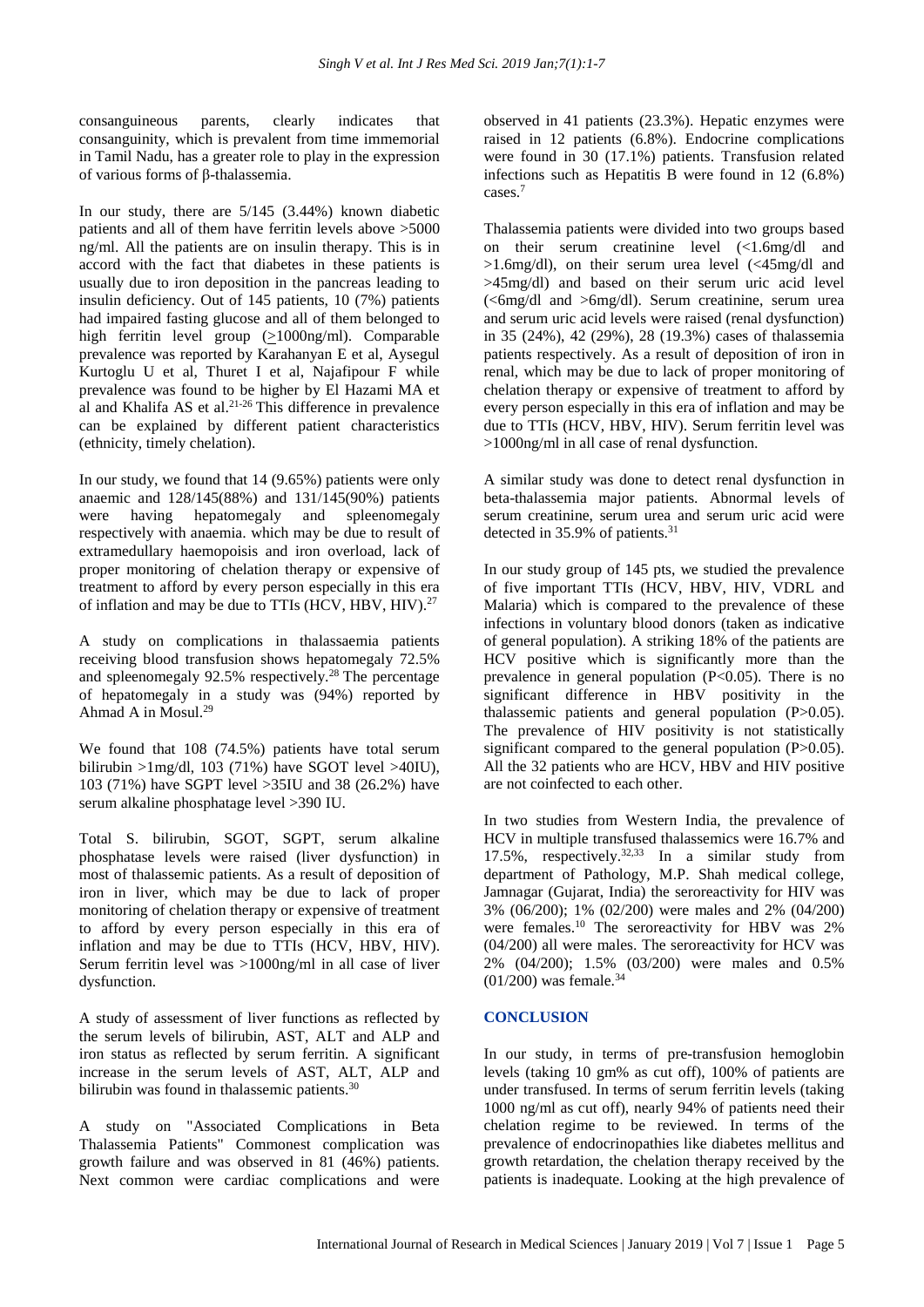HCV, screening of the blood units for TTIs especially HCV needs to be improved.

*Funding: No funding sources Conflict of interest: None declared Ethical approval: The study was approved by the Institutional Ethics Committee*

# **REFERENCES**

- 1. Patel J, Patel A, Patel J, Kaur A, Patel V. Prevalence of haemoglobinopathies in Gujarat, India: A crosssectional study. Int J Hematol. 2008;5(1):1-6
- 2. De SV. Growth and puberty and its management in thalassemia. Horm Res. 2002;58(Suppl 1):72-9.
- 3. World Health Organization: Human genetics programme. Division of communicable disease. community control of hereditary anemia memorandum for a WHO meeting. Bull WHO. 1983;61:63-80.
- 4. Manglani M, Lokeshwar MR, Vani VG, Bhatia N, Mhaskar V. 'NESTROFT'- an effective screening test for b- Thalassemia trait. Indian Pediatrics. 1997;34:703-8.
- 5. Verma IC, Choudhry VP, Jain PK. Prevention of thalassemia: A necessity in India. India J Pediatr. 1992;59:649-54.
- 6. Yaish HM. Medscape. Fact sheet: Pediatric Thalassemia, 2017. Available at: https://emedicine.medscape.com/article/958850 overview. Accessed 6 August 2007.
- 7. Kirti G, Pankaj A. Associated complications in beta thalassemia patients. IOSR J Pharmacy. 2013;3(1):22-5.
- 8. Cazzola M, Borgna PC, Locatelli F, Ponchio L, Beguin Y, De Stefano P. A moderate transfusion regimen may reduce iron loading in betathalassemia major without producing excessive expansion of erythropoiesis. Transfusion. 1997;37:135-40.
- 9. Peters M, [Heijboer](http://www.ncbi.nlm.nih.gov/entrez/query.fcgi?cmd=Retrieve&db=PubMed&dopt=Abstract&list_uids=22277544) H, Smiers F. Diagnosis and management of thalassaemia. BMJ. 2012;344(1):e228.
- 10. Shah SJ, Chauhan SC, Rathod HK, Patel AB, Sharma VY. A profile of cases of hemoglobinopathies at a Medical college. National J Med Res. 2012;2(2):137-40.
- 11. Ghai OP, Gupta P, Paul VK. Essential Pediatrics. 6th ed. Delhi: CBS Publishers and Distributors; 2005:302-315.
- 12. Manchanda SS, Khanna HL. Severe Anemia in childhood. Ind J Child Health. 1961;11:462.
- 13. Magotra ML, Phadke MV. Anemia in infancy and childhood. Ind Ped. 1975;12:493-98.
- 14. Giri DD, Patra SB, Patel RZ. Hemoglobinopathies in childhood. Ind J Pathol Microbiol. 1984;27(2):81-  $\mathbf{Q}$
- 15. Coelho G, Setna S, Simmons C. HFE mutation on iron metabolism in beta thalassemia. Ind J Child Health. 1958;7:378.
- 16. Shanthi G, Balasubramanyam D, Srinivasan R. Studies on the haematological aspects of beta  $(\beta)$ thalassemia in Tamilnadu. RJPBCS. 2013;4(3):784- 90.
- 17. Kumar S, Pai RA. Swaminathan MS. Consanguineous marriages and the genetic load due to Iethal genes in Kerala. Ann Humn Genet. 1967;31:141-5.
- 18. Radha RDA, Appaji RN, Bittles AH. Inbreeding in the state of Karnataka. South India. Humn Hered. 1982;32:8-10.
- 19. Rao PSS. Inharaj SG. Inbreeding in Tamil Nadu, South India. Soc Biol. 1977:24:281-8.
- 20. Rao PSS. Religion and the intensitv of inbreeding in Tamil Nadu. South India. Soc Biol. 1983;30:413-22.
- 21. Karahanyan E, Stoyanova A, Moumdzhiev I, Ivanov I. Secondary diabetes in children with thalassaemia major (homozygous thalassaemia). Folia Med (Plovdiv). 1994;36:29-34.
- 22. Kurtoglu AU, Kurtoglu E, Temizkan AK. Effect of iron overload on endocrinopathies in patients with beta-thalassaemia major and intermedia. Endokrynologia Polska/Polish J Endocrinol Tom. 2012;63(4):260-63.
- 23. Thuret I, Pondarré C, Loundou A, Steschenko D, Girot R, Bachir D. Complications and treatment of patients with β-thalassemia in France: Results of the national registry. Haematologica. 2010;95(5):724- 29.
- 24. Najafipour F. Evaluation of endocrine disorders in patients with thalassemia major. Int J Endocrinol Meta. 2008;2:104-13.
- 25. El-Hazmi MA, al-Swailem A, al-Fawaz I, Warsey AS, al-Swailem A. Diabetes mellitus in children suffering from beta-thalassaemia. J Trop Pediatr. 1994;40(5):261-6.
- 26. Khalifa AS, Salem M, Mounir E, El-Tawil MM, El-Sawy M, Abd Al-Aziz MM. Abnormal glucose tolerance in Egyptian betathalassemic patients: possible association with genotyping. Pediatr Diabetes. 2004;5:126-32.
- 27. Hoffbrand AV, Pettit JE. Essential hematology. 4th ed. UK: Black Well Science; 2001:71-90.
- 28. Hira T, Syeda Amna S. Complications in thalassaemia patients receiving blood tranfusion. J Biomed Sci Res. 2011;3(1):339-46.
- 29. Adaay MH, Al-Anzy MM, Al-Samarrai AMH, Al-Tikriti KA, Al-Samarrai FA. Some observations on the occurrence of β-thalassemia in Mosul. Iraqi J Med Sci. 2011;9(3):270-74.
- 30. Israa IM, Fadhila S. Assessment of liver functions in thalassaemia. Tikrit J Pharma Sci. 2012;8(1):87-95.
- 31. Mohkam M, Shamsian BS, Gharib A, Nariman S, Arzanian MT. Early markers of renal dysfunction in patients with beta-thalassemia major. Pediatri. Nephrol. 2008;23:971-6.
- 32. [Agarwal](https://www.ncbi.nlm.nih.gov/pubmed/?term=Agarwal%20MB%5BAuthor%5D&cauthor=true&cauthor_uid=1459722) MB, [Shah](https://www.ncbi.nlm.nih.gov/pubmed/?term=Shah%20S%5BAuthor%5D&cauthor=true&cauthor_uid=1459722) S, [Vishwanathan](https://www.ncbi.nlm.nih.gov/pubmed/?term=Vishwanathan%20C%5BAuthor%5D&cauthor=true&cauthor_uid=1459722) C, [Rajadhyaksha](https://www.ncbi.nlm.nih.gov/pubmed/?term=Rajadhyaksha%20G%5BAuthor%5D&cauthor=true&cauthor_uid=1459722) G, [Bhave](https://www.ncbi.nlm.nih.gov/pubmed/?term=Bhave%20AA%5BAuthor%5D&cauthor=true&cauthor_uid=1459722) AA, [Dube](https://www.ncbi.nlm.nih.gov/pubmed/?term=Dube%20SR%5BAuthor%5D&cauthor=true&cauthor_uid=1459722) SR et al. Thyroid dysfunction in multi-transfused iron loaded